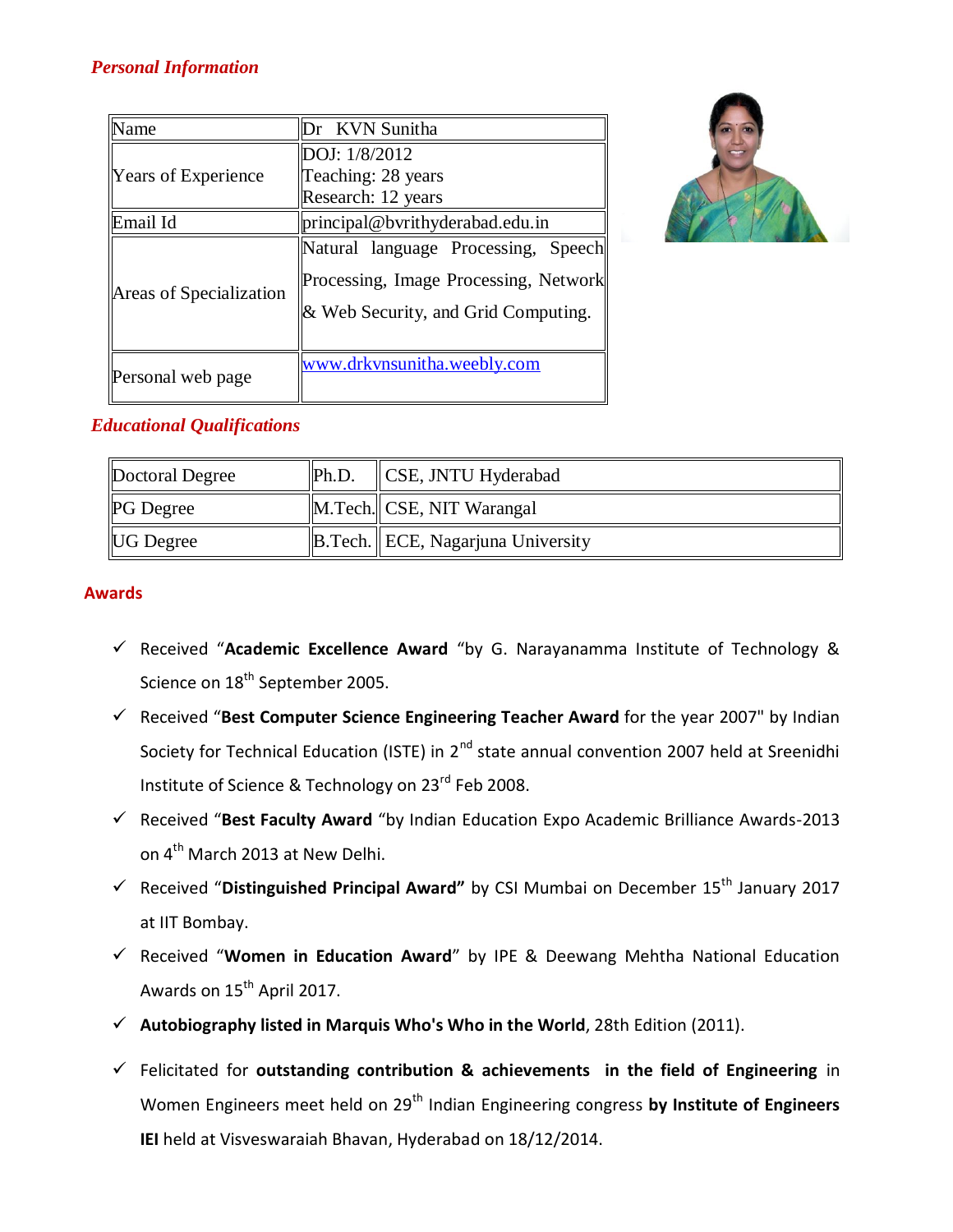## **Honors**

- **Served as member of AICTE and inspected various Engineering Colleges all over India as a expert member of NBA.**
- Academic Council member for **SIT,JNTUH 2018**
- **Academic advisory member** & **Member, Board of studies, Dept. of Computer Science** for many autonomous Engg Colleges**.(GPREC,ACE,GRIET,BVRITN,GNITS)**
- **GNITS Governing Council member for academic year 2011-2012.**
- $\checkmark$  Served as **panel member** for International womens day celebrations held from  $7^{\text{th}}$  march 2011 to  $12<sup>th</sup>$  march 2011 organized by lead India 2020 at GNITS.
- $\checkmark$  Served as **panel member** for VEDIC Conclave held  $17<sup>th</sup>$  April 2017.
- $\checkmark$  Served as Session chair for International conference ICECIT-2012 on 22nd December at Srinivasa Ramanujan Institute of Technology, Anantapur, India.
- Served as Session chair for International conference ICACM-2013 on  $2^{nd}$  &  $3^{rd}$  August 2013 at GRIET, Hyderabad.
- $\checkmark$  Conducted Scipy Satellite conference conducted by FOSSEE & IIT Bombay on  $11^{\text{th}}$  &  $12^{\text{th}}$ December 2016.
- ✓ Conducted an International Conference ICMEET 2017 on 9<sup>th</sup> -10<sup>th</sup> september2017 proceedings are published by Springer USA at BVRIT Hyderabad.
- Conducted an International Conference on Entrepreneurship & Technology **ICET 2018** conducted in association with American Business School at BVRIT Hyderabad on 3<sup>rd</sup>-4<sup>th</sup> March 2018. Gave a keynote address.
- √ Conducting an International Conference **ICICCT 2019** on 9<sup>th</sup> -11<sup>th</sup> January 2019 at BVRIT Hyderabad, proceedings are going to be published by Springer book.
- Received **Best paper Award** for paper " HTSFR: Hierarchical tabu search with fuzzy reasoning for optimal scheduling in cloud computing environment" at IEEE international conference on computational intelligence and computing research, Coimbatore, TN, India on 15<sup>th</sup> December 2017.

## **Research Funding**

 $\checkmark$  Received a research grant Rs 20k from CSI for R&D project in March 2011 for one year on "Telugu TTS". **(File no:1-14/2011-02 dated 29/3/2011)**

 $\checkmark$  Received a research grant 0f 38.5 lakhs from DST TIDE project in March 2013 for three

years.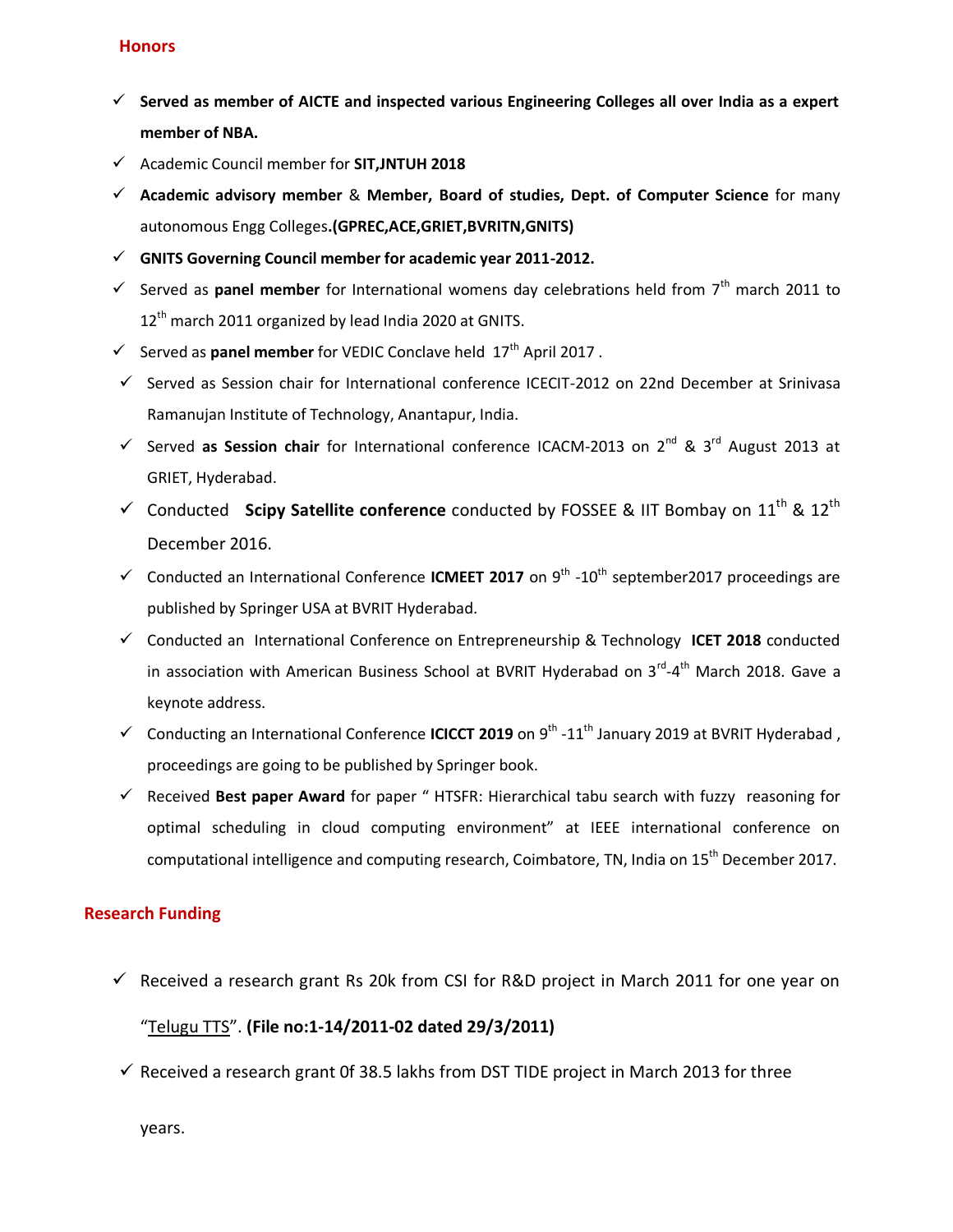Title:Medicine recognition system & alerting device for geriatrics and visually challenged.

 **(File No:SEED/TIDE/043/2013(G) dated 12/08/2015)**

 $\checkmark$  Received a research grant Of 30 lakhs from DST NIMS project in March 2017 for three years.

# Title: **Analysis of Career Path of Women Engineers in India**.

 **(File No:** DST/NSTMIS/05/233/2016-17**)**

- $\checkmark$  Invited by DST to take part in discussion on impact of government policies on improvement of status of women in Science held on  $24<sup>th</sup>$  &  $25<sup>th</sup>$  February 2017 at Banasthali University, Jaipur.
- $\checkmark$  Invited by DST for 'study of impact of gender mainstreaming policy of Government of India'

on 7<sup>th</sup> July 207 at IBCB Vizag *Patent Filed*

# **Smart Clothing for Hand Fractured People**

Dr. K. V. N. Sunitha, Principal, BVRITH

Dr. J. Naga Vishnu Vardhan, Professor & HOD-ECE, BVRITH

Application no. 201641024774

**Licence:** Telugu Phoneme set & its phonetic transcription using KNS Notation by Dr KVN

Sunitha & Mrs A.Sharada is licensed under a Creative Commons Attribution 3.0

Unported License.

# *Paper Setting*

 Appointed as Paper setter for APECET(FDH&B.SC(maths)) by JNTU Anathapur for two years i.e 2017 & 2018 for CSE

# **Professional Memberships**

- 1. FIE: Fellow of Institution of Engineers with Mem. No.- M122116 since Dec' 2001.
- 2. Sr. Member for International association- IACSIT. Member no:80333839
- 3. Member of ACM ACTA-Computer teachers association.
- 4. Life Member of ISTE with Membership. No- LM16801 since 1994.
- 5. Life Member of CSI with Membership. No- 00106696 since July 2004.
- 6. CE: Charter Engineer since Nov' 2001.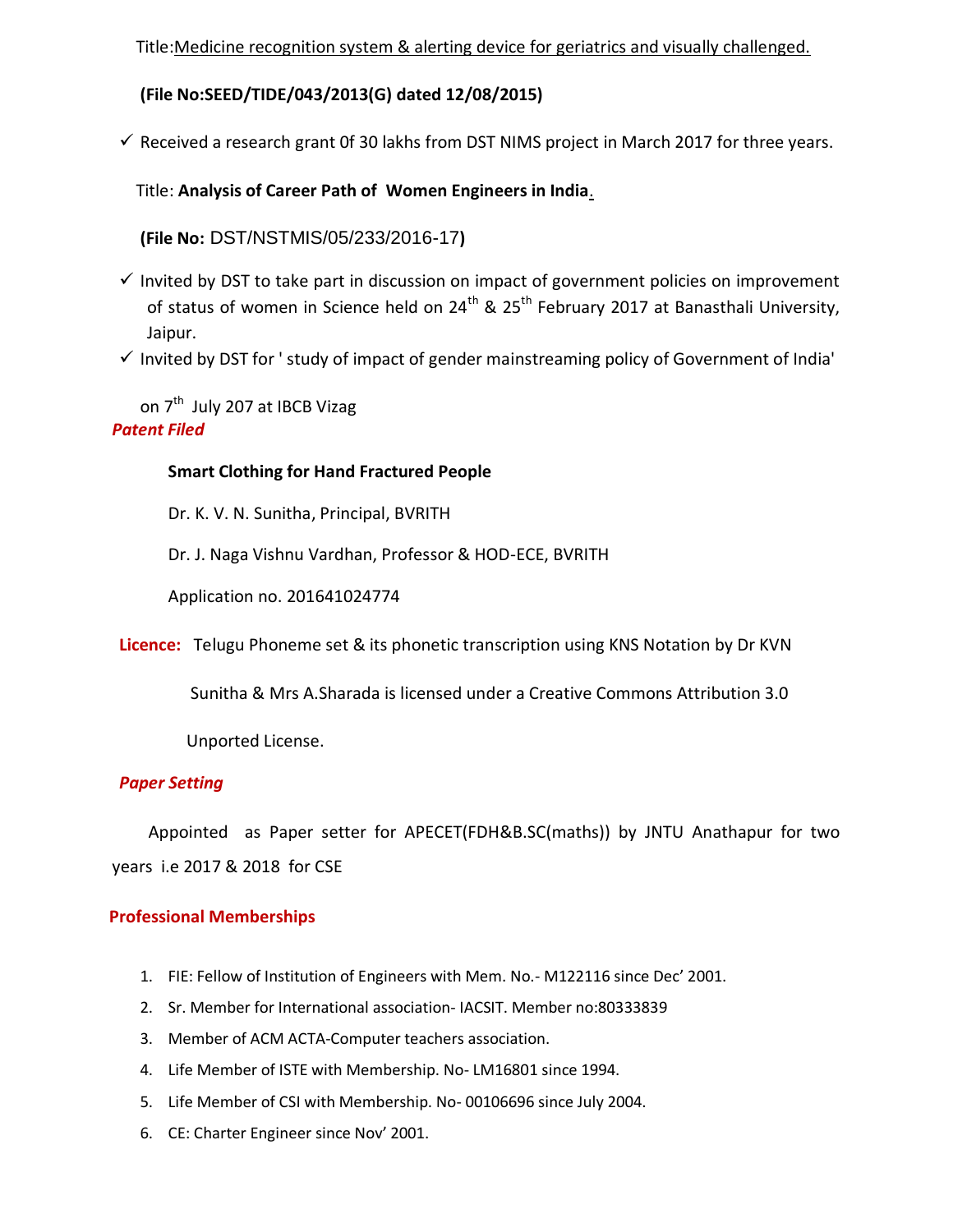- 7. Member of ACM with Membership. No -3312782.
- 8. Sr. Member of IEEE with Membership no: 41510858
- 9. Member of IAENG International association of Engineers with Membership. No -104703.

#### **Content Development**

- **Developed web content for 'Compiler Design' with Gradience portal in collaboration with Aho Ullman, Professor, Stanford University (USA).**
- $\checkmark$  Guest Faculty for BITS WIPRO collaboration –WASE Programme at WIPRO Hyderabad. Handled PLCC for II Year II Sem 2006-2007 at Wipro, Madhapur, Hyderabad.
- Developed Web Content for **GATEBOOK online GATE** forum in January 2018

## **Online Certification**

 $\checkmark$  Completed an online course on "Automata Theory" offered by Stanford university on 'Coursera' in Nov 2013 with 70.8%

#### **Winter School**

 Attended a two week TCS - NLP winter school at IIT Hyderabad from 24/12/2007 to 7/1/2008.

#### **Distinguished / Guest lecturers**

- Organized a six day training Sponsored by APSCHE, conducted by GNITS in collaboration with JNTUH from  $13<sup>th</sup>$  to  $18<sup>th</sup>$  February 2012 on "C&DS" at GNITS from13/9.2012 to 18/9/2012.
- A session on **"Parsing Techniques"** in a three day workshop on Instruction Methodologies in the foundation of computer science organized by CSE Dept., MJIT, during 28<sup>th</sup> to 30<sup>th</sup> January 2009.
- Participated in **Career Counseling** program aired by ATV on 2<sup>nd</sup> & 18<sup>th</sup> august 2010.
- Conducted FP program- Infosys Campus Connect program for four batches of students at GNITS.
- A session on "Adaptation of technology" in FDP program conducted by GNITS on March 2011..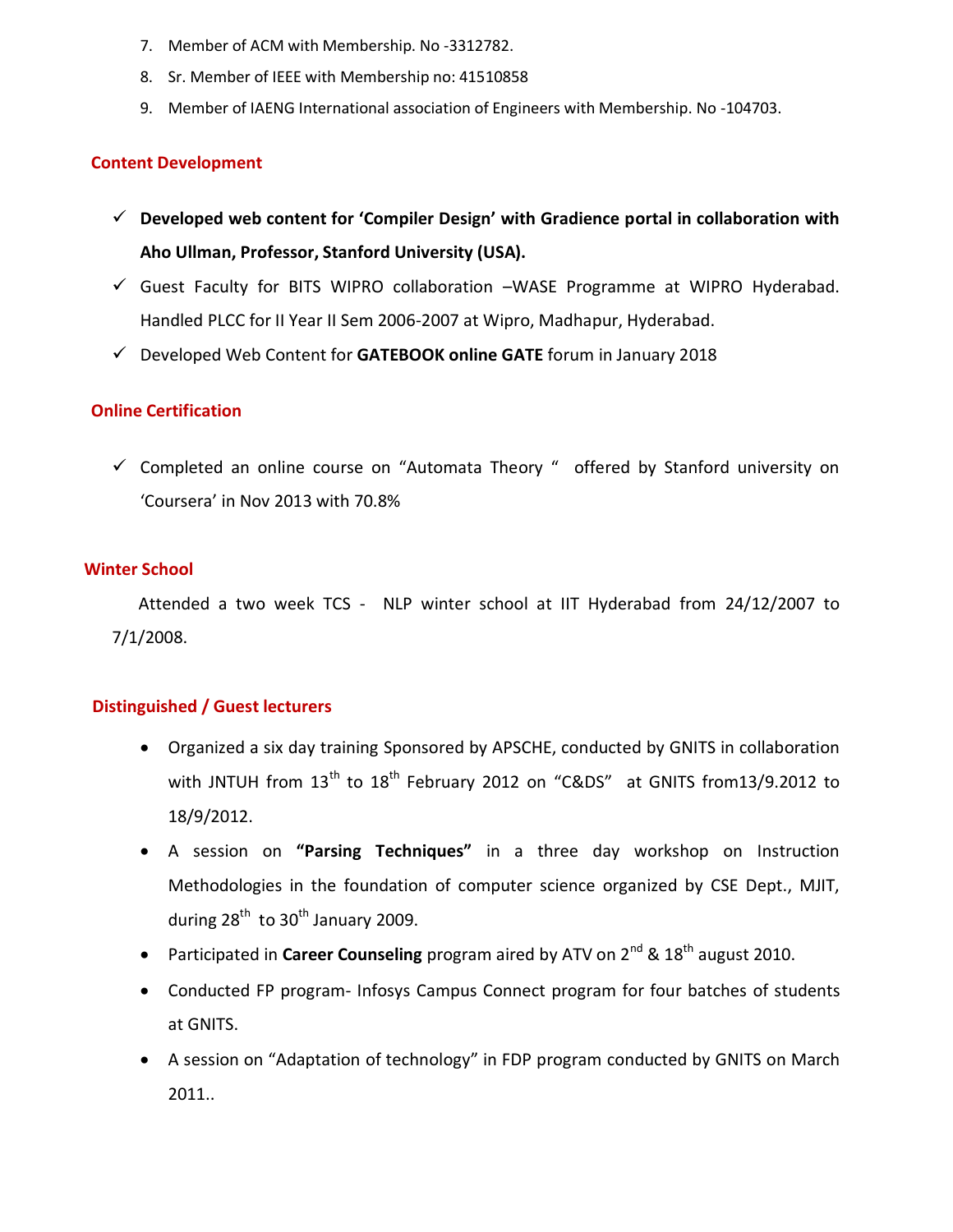- A session on "Algorithms & Flow charts" during the six day workshop on "C & data structures "Sponsored by APSCHE, conducted by GNITS in collaboration with JNTUH from  $13<sup>th</sup>$  to  $18<sup>th</sup>$  February 2012.
- A session on "Compiler Design" at Narasimha Reddy Engg College on 26<sup>th</sup> March 2012.
- A session on "Syntax Directed Translations" at Gokaraju Rangaraju Institute of Engineering and Technology on  $26<sup>th</sup>$  march 2012.
- A session on "Turing Machines" at Gokaraju Rangaraju College of Engg on  $13<sup>th</sup>$  April 2012.
- A session on " Syntax Analyzers " during the three day workshop on "Automata & Compiler Design " conducted by Sreenidhi Institute of Science & Technology on 15<sup>th</sup> April 2012.
- A session on "Introduction to compilers, Parsers and tools" during the TEQUIP Sponsored two day workshop on "A Practical approach to compiler design "conducted by CSE Dept, VNR VJIET on 4<sup>th</sup> January 2013.
- Participated in **Career Counseling** program aired by ATV on 2<sup>nd</sup> & 18<sup>th</sup> august 2010.
- Conducted 11 workshops, two national conferences in GNITS.
- Coached many students for GATE in compiler design.
- **Conducted a one day colloquium on "Arise Awake and Act on Crime against women" Under IEEE- Women in Engg. Hyderabad Section on 7th February 2013.**
- A session on "Compiler & its Tools" at VNRVJIT workshop on "Latest trend in Compilers" on 26/3/2015.
- A session on "Formal Languages and automata Theory " at Geethanjali College of Engg and Technology on 27/3/2015.
- A session on "Compiler Design " at Geethanjali College of Engg and Technology on 27/3/2015.
- A session on "Formal Languages and automata Theory " at Geethanjali College of Engg and Technology on 2/4/2015.
- A session on "Compiler Design " at Geethanjali College of Engg and Technology on 2/4/2015.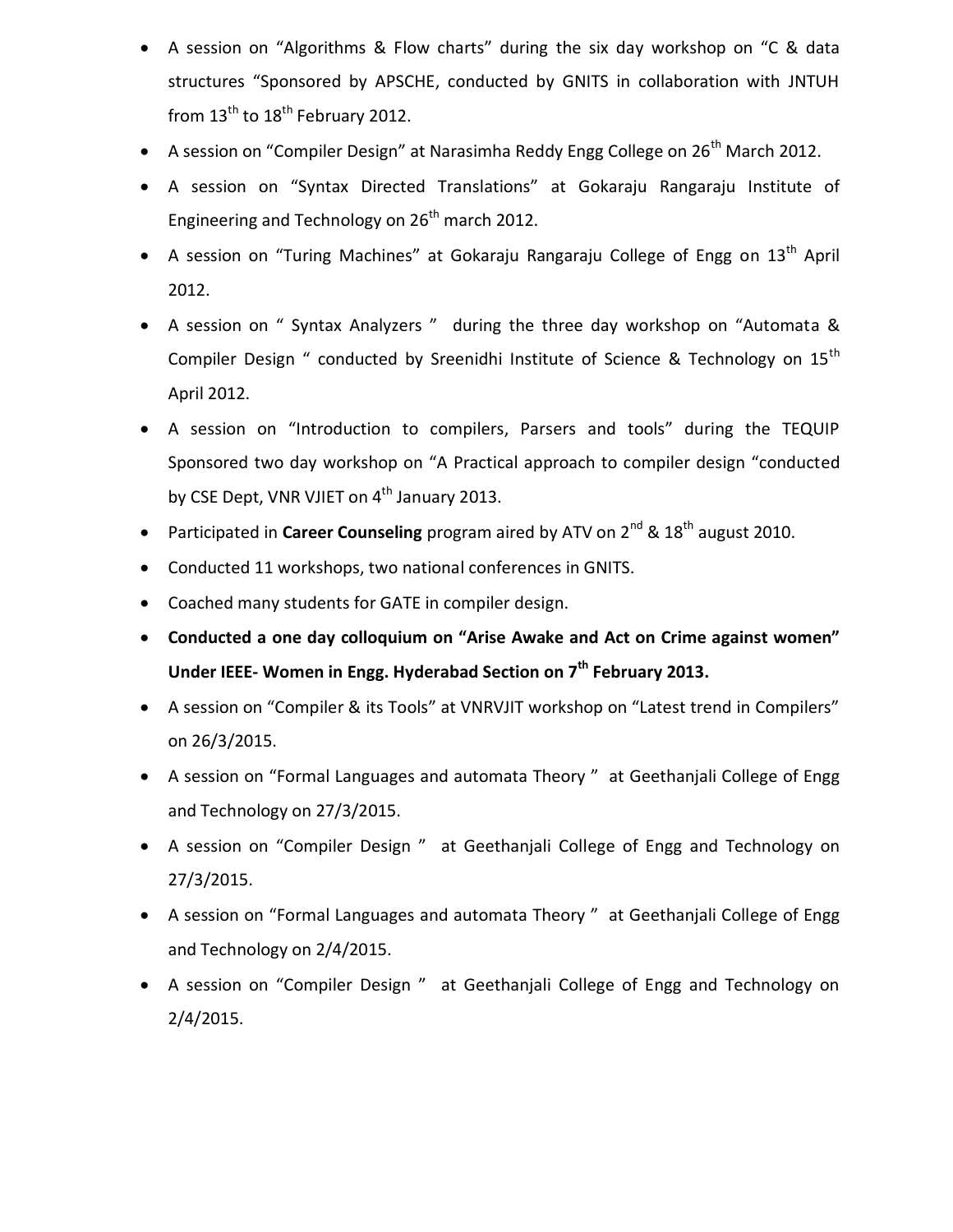## **Workshops/Faculty Development Programmes attended**

- 1. QIP programme on "Office Management" conducted by QIP Cell, School of Planning & Architecture, JNTU, Hyderabad from 20<sup>th</sup> to 30<sup>th</sup> March 2001.
- 2. Workshop on "Mobile Computing & Formal Methods", conducted by University of Hyderabad from 15<sup>th</sup> to 19<sup>th</sup> Dec 2001.
- 3. UGC Sponsored Orientation Programme on "Internet Technologies & Knowledge Society" conducted by UGC-Academic Staff College, JNTU, Hyderabad from 20<sup>th</sup> to 22<sup>nd</sup> Dec 2002.
- 4. Work Shop on "Data Mining using Clemantine Work Bench" conducted by NIT, Warangal from  $1<sup>st</sup>$  to  $3<sup>rd</sup>$  June 2005.
- 5. Academic Evangelist Programme conducted by Microsoft at Taj Krishna on 19<sup>th</sup> July 2005.
- 6. A 5 day intensive course on "Phoenix IP Transformations" on  $4^{\text{th}}$  -8<sup>th</sup> Dec 2007 at IIIT, Hyderabad.
- 7. TCS NLP winter school 2008 at IIIT Hyderabad from  $26<sup>th</sup>$  Dec2007 to  $7<sup>th</sup>$  Jan 2008 .Worked on project "Comparison of unsupervised morphological Analysis with semi Supervised analyzer."
- 8. Cisco education day at Kukatpally JNTU on 19<sup>th</sup> March 2008.
- 9. One day work shop on "Trends in research and Development -an academic perspective" at JNTU Hyderabad on 22<sup>nd</sup> august 2009.
- 10. One day work shop on "Patenting and IPR in the Software Realm" conducted by IEEE Computer Society, CII, APTDC on 4<sup>th</sup> Sep 10.
- 11. CSI region V coordinators meet on October  $1<sup>st</sup>$ , 2010.
- 12. "Women in research –the FOSS Paradigm" at JNTU in association with Swecha & ASC JNTU on  $26<sup>th</sup>$  Nov 2010.
- 13. NCAR 2010 at Hitex Mahindra satyam on  $16^{\text{th}}$  -18th<sup>th</sup> Dec 2010.
- 14. ITRA seminar at IIIT Hyderabad on 13<sup>th</sup> Dec 2011.
- 15. Attended a two day workshop on NPTEL NMEICT Awareness workshop on August  $31$  – sep  $1<sup>st</sup>$  2012 at NIT Warangal.
- 16. Attended NBA orientation workshop at NSIT New Delhi on 28<sup>th</sup> march 2011 conducted by AICTE.
- 17. Attended IWN-Indian women network inauguration at Hotel Taz Deccan on  $10^{th}$ may 2013 conducted by CII, Hyderabad.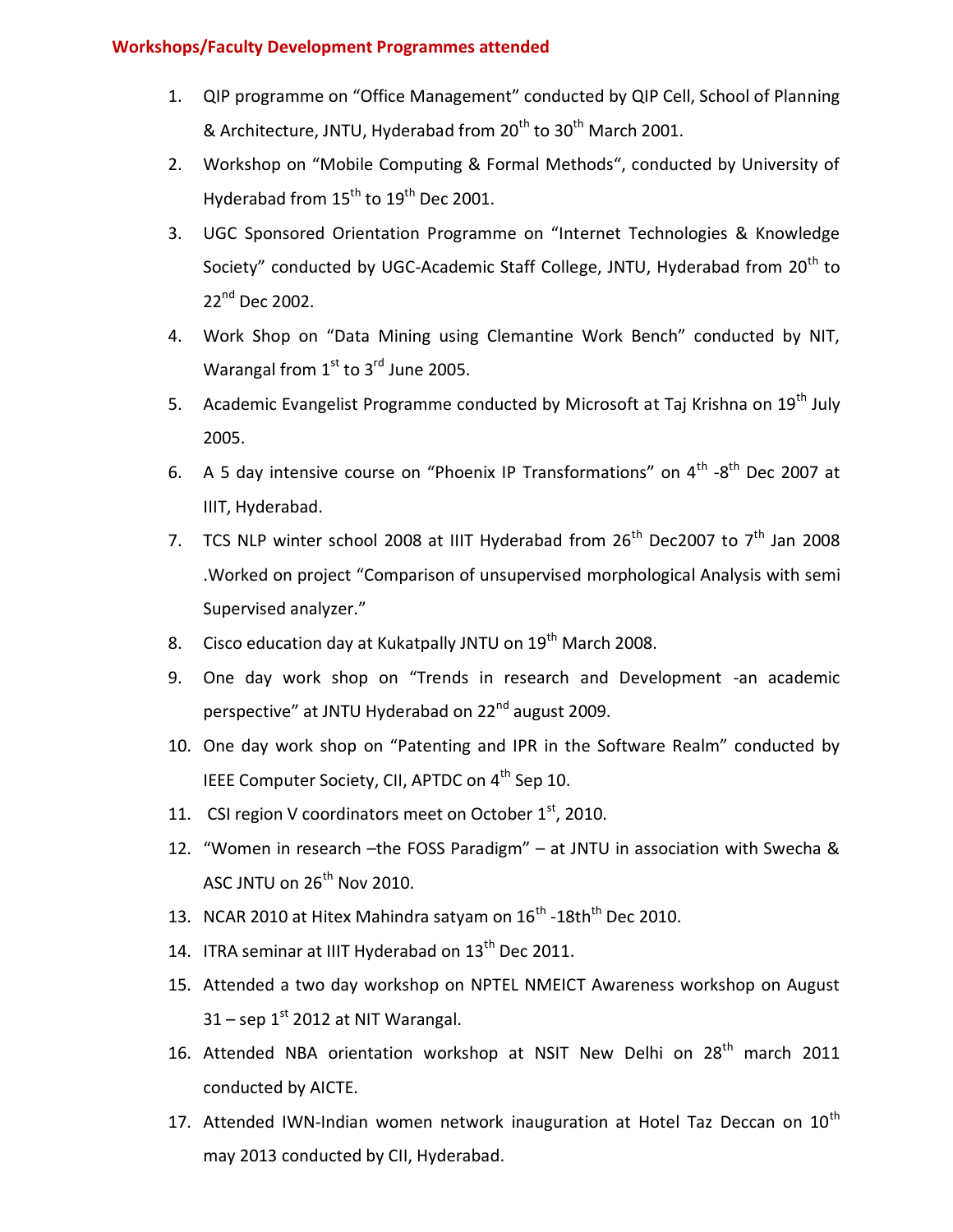- **18.** Attended one week faculty development programme on open source software through spoken tutorials by IIT Bombay at BVRIT, Hyderabad on  $4<sup>th</sup>$  November to  $10^{th}$  November , 2016 .
- **19.** Attended **SciPy india 2016** conducted by FOSSEE & IIT Bombay on 11<sup>th</sup> & 12<sup>th</sup> December 2016.
- 20. Attended TechNext India 2017–academic conference & academic awards on  $1^{4th}$  & 1<sup>5th</sup> January 2017 conducted by CSI Mumbai.

#### **Books Authored**

- 1. **"**Programming in UNIX and Compiler Design", B.S.Publications, May-2008, ISBN: 8178001640, 9788178001647**.**
- 2. "Automata theory and formal languages", by Dr KVN Sunitha and N.Kalyani, TMH India, 2010, ISBN : 978-93-325-3728-6
- 3. "Theory of Computation" Tata McGraw Hill in June 2011, ISBN: 9780070702059
- 4. "Compiler Construction" in May 2013 by Pearson India. ISBN:978-93-325-0029-7
- 5. "Automata theory and formal languages", by Dr KVN Sunitha and N.Kalyani, Pearson India, 2015,ISBN : 978-93-325-3728-6
- 6. A chapter on "Telugu Speech corrector" in the book **"**Speech Processing and Auditory Processing Disorders: Causes, Diagnosis and Treatment" by NOVA SCIENCE PUBLISHERS, 2012, INC.,400 Oser Avenue, Suite 1600, Hauppauge, NY 11788-3619. ISBN: 614707952, 9781614707950.
- 7. A chaper on " Novel Genetic algorithm and particle swarm optimization for data clustering", In springer book- Information Systems design and intelligent applications, 2016,ISBN :978-81-322-2750-2 .pp 199-208.
- 8. A chaper on "Systematic Approach to Intrusion Evaluation Using the Rough Set Based Classification" in In springer book- Information Systems design and intelligent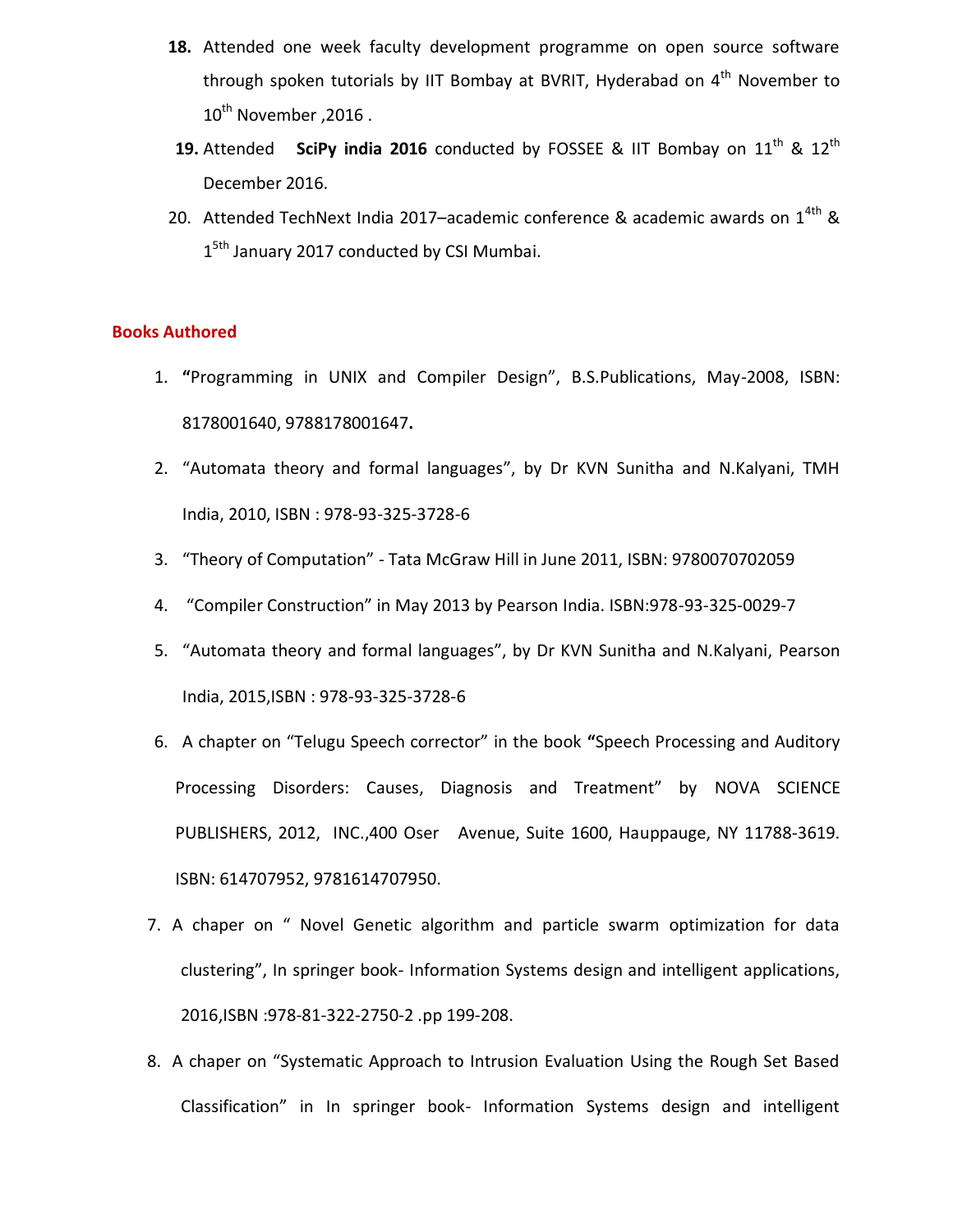applications, June 2017, DOI: 10.1007/978-981-10-3818-1 24 ,pp 217-223 (chapter 24

in e-book)

**Research Areas:** Natural language Processing, Speech Processing, Image Processing, Network &

Web Security, and Grid Computing.

## **Research Experience**

- 1. **Recognized Research supervisor under various universities like JNTUH, JNTUA, Geetham & Rayalaseema and Jawaharlal Nehru Institute of Advanced studies (JNIAS).**
- 2. Guided **Eight research** students & are awarded with Ph.D
	- $\checkmark$  Mr N.Sudhakar Reddy (H.T.No:0803PH0672) on "Efficient Methods for Clustering of Categorical Data" under JNTU Anantapur on 10-10-2012.
	- $\checkmark$  Mrs N.Kalyani (H.T.No:0803PH0640) on "Morphology based Language Modelling with application to Automatic Speech Recognition in Telugu" under JNTUH on 21-11-2012.
	- $\checkmark$  Mr Venkata Ramana Chary (H.T.No:1260308413) on "Image Retrieval Based on image features and Similarity Measurements" under Githam University. December 2014.
	- $\checkmark$  Mrs A.Sharada (H.T.No:1003PH0612) on "Linguistically motivated approach for Telugu Speech Recognition" under JNTUH on April 2015.
	- $\checkmark$  Mr K.Ratna Babu (H.T.No: 0703PH0676) on "Image Enhancement Using Evolutionary Algorithms along with morphological transformations" under JNTUH on May 2015.
	- $\checkmark$  Mr R.Ravinder Reddy (H.T.No: 1103PH0654) on "Genetic and Class balanced classification Techniques for Intrusion Detection System" under JNTUH on October 2016.
	- $\checkmark$  Ms D.V.Lalitha Parameswari (H.T.No: 1103PH0631) on "Performance analysis of P-Tree subspace method on spatial image data" under JNTUH on 4/10/ 2017.
	- $\checkmark$  Ms. G Malini Devi (H.T. No. 1103PH06A54) on "Dynamic Particle swarm optimization for data clustering" on 22/11/ 2017
- 3. Guiding 8 Ph.D students under JNTUH.
- 4. Guided more than **20 M.Tech** projects and 5**0 U.G.** projects.
- 5. Evaluated six Ph.D thesis.